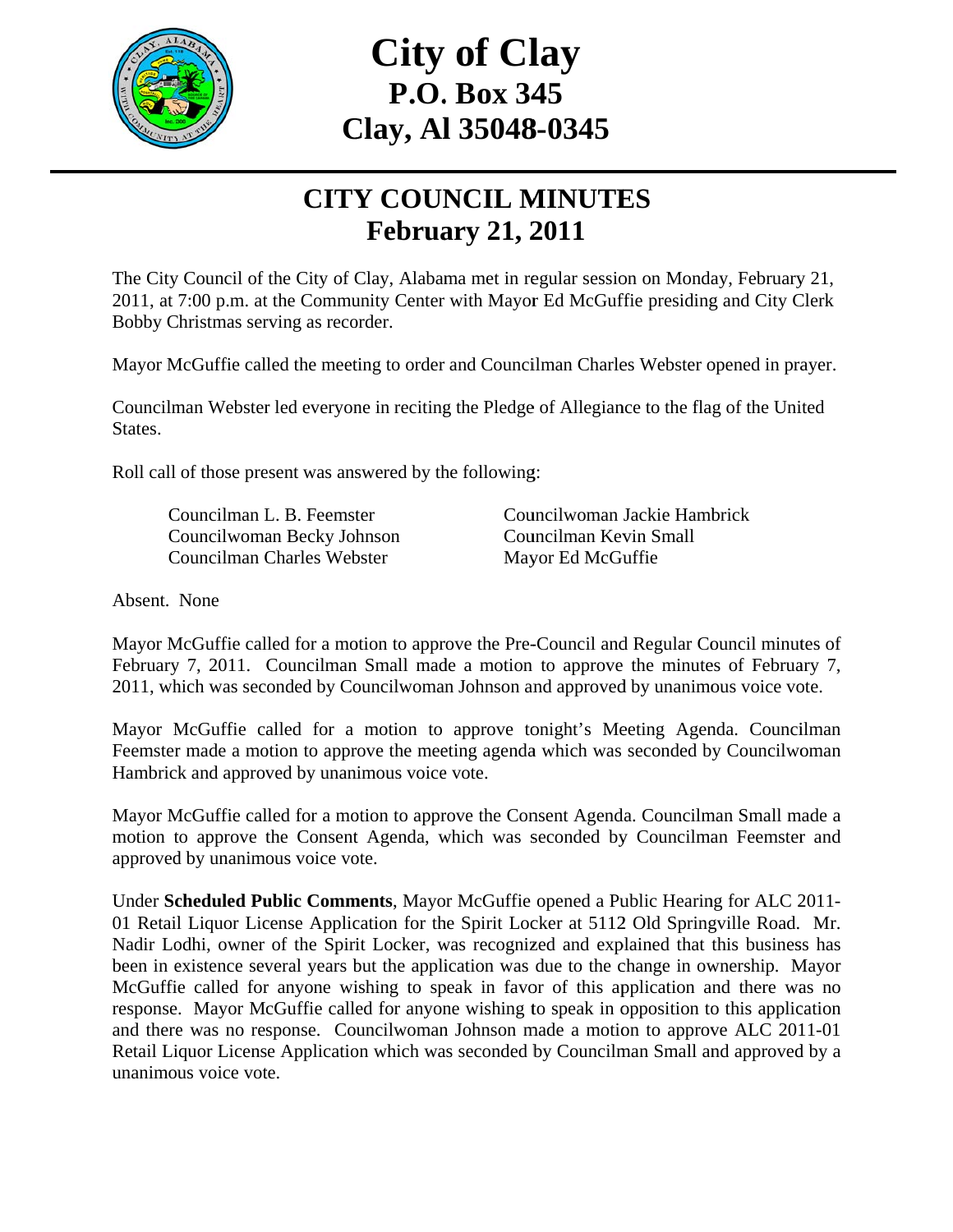

Mayor McGuffie recognized Building Inspections Superintendent Lynn Burch to open bids for the paving of Cherry Road, Pine Road, White Oak Road and Woodcreek Drive. Mr. Burch announced that 15 invitations to bid had been sent out and there were two responses. Mr. Burch opened and announced the results of the bids as being:

| <b>Butler</b><br>Contractors | Norris Paving<br>and Asphalt Inc. |
|------------------------------|-----------------------------------|
| \$25,417.00                  | \$26,143.20                       |
| \$25,165.00                  | \$25,884.00                       |
| \$18,091.00<br>1,500.00      | \$19,521.00<br>\$1,204.50         |
|                              |                                   |

Mayor McGuffie announced that the bids would be checked out and awarded at the next City Council meeting.

Under Reports from Standing Committees Mayor McGuffie recognized Councilman Feemster for a report from the **Public Safety Committee**. Councilman Feemster reported that he had met with Ken Boozer, Jefferson County Engineer, and Steve Ostaseski, Regional Planning Commission, about getting some projects on the Alabama Department of Transportation (ALDOT) Transportation Improvement Program (TIP). Councilman Feemster identified two projects he would like to get on the TIP being: (1) turn lane at Doug Hollow Road and Old Springville Road and (2) widening Old Springville Road from Deerfoot Parkway to Boss Construction at 6854 Old Springville Road. Councilman Feemster reported that it would be better to break these projects down to have the engineering completed first. He stated the engineering grant would be an 80/20 match and we would need the counties support in the 20% match. He stated the Mayor would be meeting with County Commissioner Joe Knight about the 20% matching funds. He reported that the deadline for this grant was February 28 and Mr. Ostaseski was working on the application.

Councilwoman Hambrick was recognized for a report from the **Committee on Community** Development, Environmental, Historical, Library and Seniors and stated the Library would be presenting the book "Fried Green Tomatoes" at the Community Center on March 10 at 6 p.m. She invited everyone to participate in this event.

Under Committee on Annexation, Business, Census, Planning & Zoning and Schools, Councilwoman Johnson reported on the following: (1) She and Mike Stanley, Park Director, met with Coach Hood from Clay Chalkville High School and discussed the school using the softball fields at the park. Also, Coach Hood and Mr. Stanley are to meet to discuss the student's use of the cross country track at the park; (2) The School Committee met Monday February 14. Councilwoman Johnson stated there were some openings on this committee and invited anyone interested to be a part of it; (3) She reported that the Chamber of Commerce had 49 in attendance at the last meeting and the next meeting would be March 15 at the Community Center; (4) The Census results for the state of Alabama are scheduled to be available this week; (5) There will be a meeting on March 21 of the City Council and state Legislators for this area; and (6) there will be a Clay May Days meeting tomorrow at 4:00 p.m. at Cosby Lake.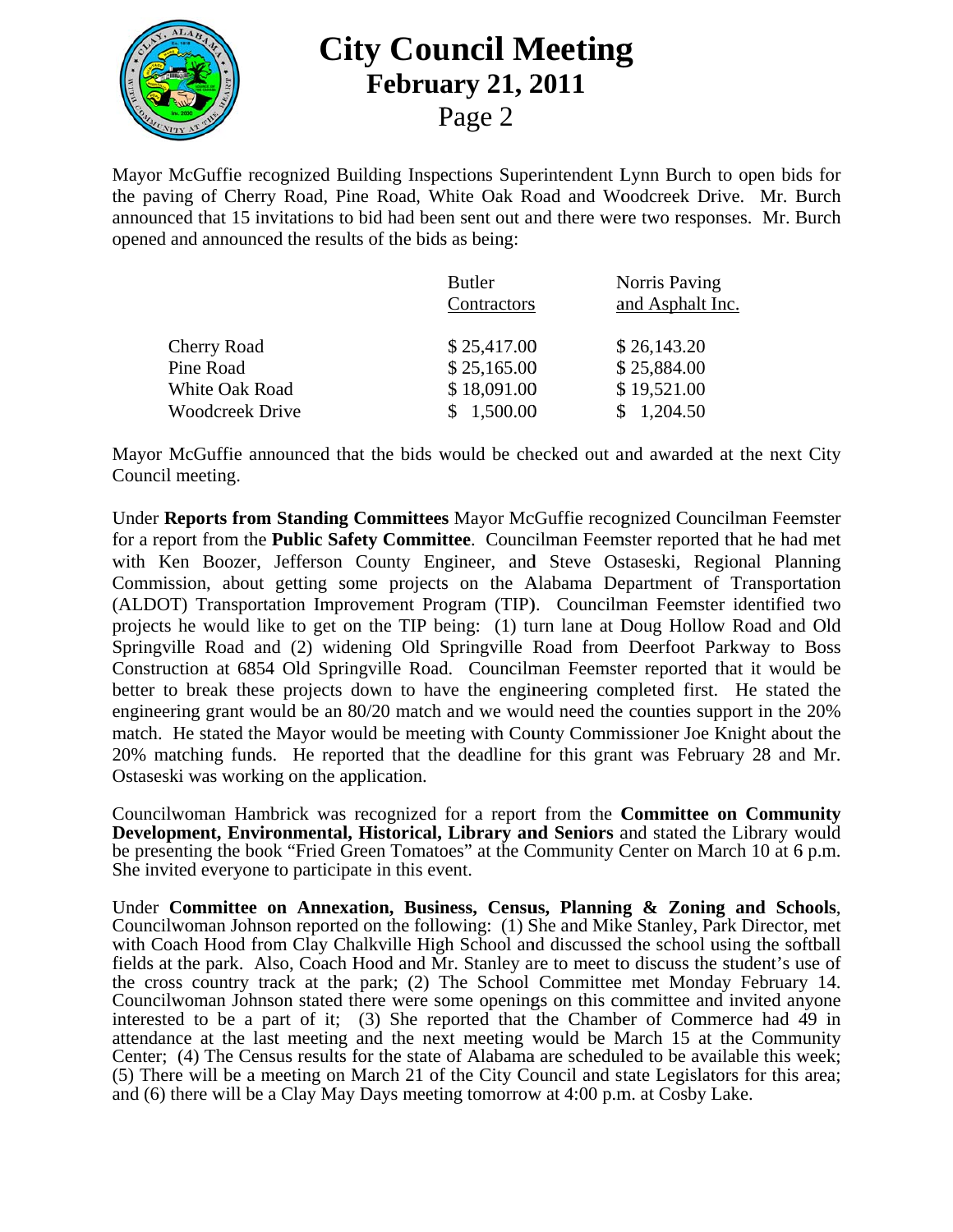

## **City Council Meeting February 21, 2011**

Page 3

Councilman Small was recognized for a report from the **Committee on Building Inspections, Sanitation, Streets and Utilities.** Councilman Small stated that he was pleased with the results of the bid opening for paving projects and would prioritize the streets to present at the next City Council meeting. Also, he stated there would be further discussion on recycling to include information on the website and a Public Hearing.

Councilman Webster was recognized for a report from the **Parks and Recreation Committee**. He introduced the Bylaws, License Agreement and Mission Statement that the Park Board had recommended to be approved. Councilman Webster made a motion to approve the License Agreement and Mission Statement. Councilman Feemster requested a couple of weeks for members of the Council to read these documents. Council woman Johnson seconded the motion after City Attorney Russell Steen reported that he had read the License Agreement and there were only minor changes from the previous one. The Mayor called for a voice vote with five voting yea and one voting nay with Councilman Feemster being the nay vote.

Councilman Webster requested everyone review the Park Board Bylaws for discussion and possible action at the next City Council meeting. Also, Councilman Webster presented a proposal from Nimrod Long and Associates for landscape services for Cosby Lake. He stated they would give options for the walking trail to go in front of the private residents and would like to meet with those homeowners to discuss this option.

Under the Committee on Finance and Ordinance Mayor McGuffie had no report.

Under Reading of Petitions, Applications, Complaints, Appeals, Communications, etc. Mayor McGuffie announced there was nothing to report.

Under the City Clerk's Report, City Clerk Bobby Christmas reported that the account balances in the 4 & 5 Cent Gasoline Fund =  $$91,134.25$ ; 7 Cent Gasoline Fund =  $$42,434.67$  AmFund Account =  $$621,395.52$ ; Capital Improvement Fund =  $$62,348.89$ ; Concession Stand = \$2,094.44; Contractors Bond = \$43,359.42; General Fund = \$620,815.99; Library Fund = \$4,022.08; and Senior Citizens Fund =  $$5,586.54$ .

Under Resolutions, Ordinances, Orders and Other Business Mayor McGuffie called for a motion to enter into Unanimous Consent. Council woman Johnson made a motion to suspend the regular rules of order and enter into Unanimous Consent which was seconded by Councilwoman Hambrick.

That the motion was put before the Council and a roll call vote was conducted with the results as  $follows:$ 

Yeas: Council members Feemster, Hambrick, Johnson, Small, Webster and Mayor McGuffie

Nays: None

Mayor McGuffie introduced Resolution 2011 – 02, A Resolution Authorizing the Mayor to Acquire Property at 2346 Old Springville Road which was read by City Clerk Bobby Christmas.

Councilman Small made a motion to approve Resolution  $2011 - 02$  which was seconded by Councilwoman Hambrick.